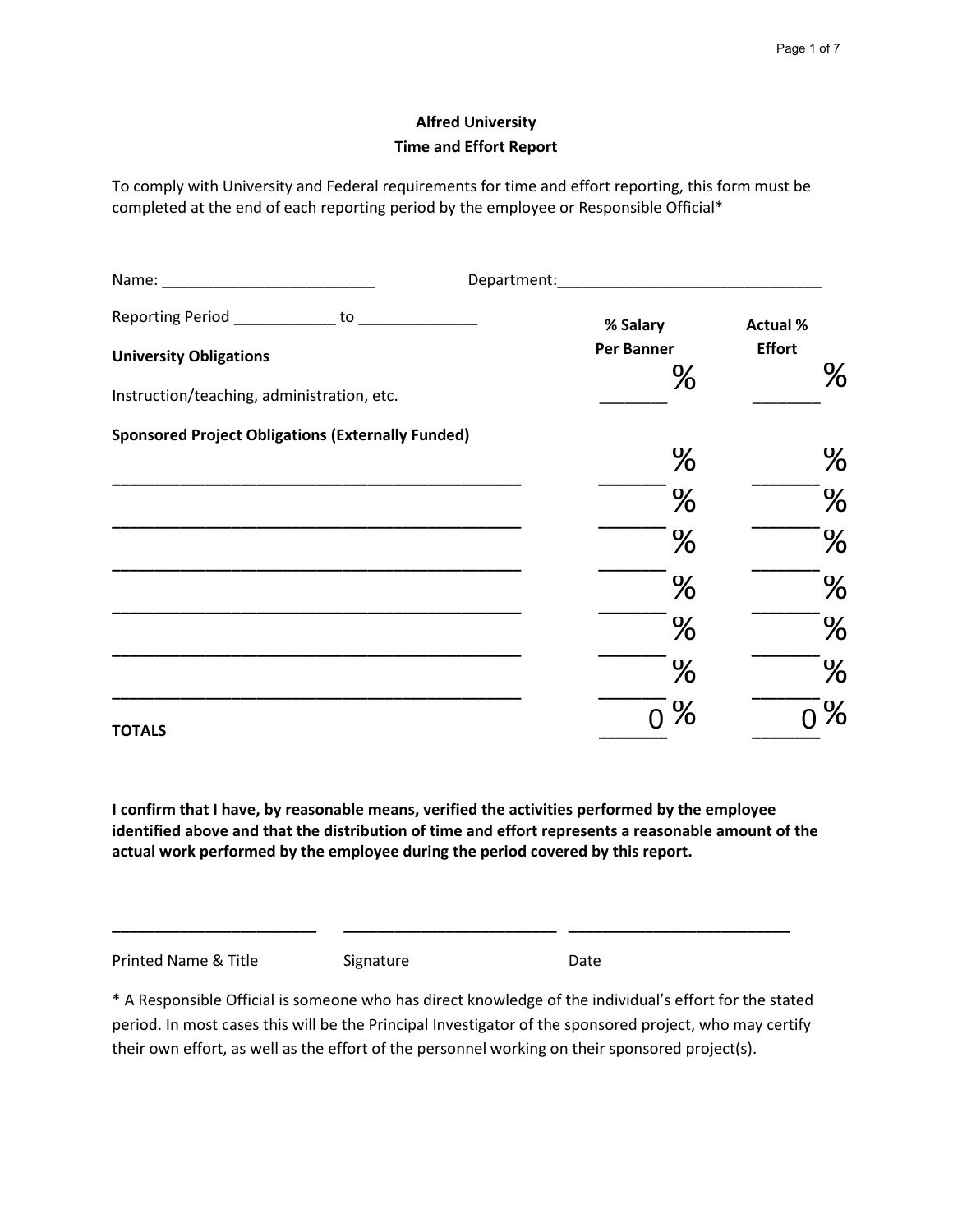#### <sup>U</sup>**Directions for Completing this Form**

- 1) Please read the accompanying Frequently Asked Questions (FAQ) document, and familiarize yourself with the University's Time and Effort Reporting Policy, which can be found on the OSP website. Contact OSP if you have any questions about the time and effort reporting process or this form.
- 2) Record the percentage of the total time expended on University obligations (instruction/teaching, service, administration, etc.) and on each sponsored project to which the employee is committed. **The total actual effort must equal 100%.**
- 3) Print the form, sign and date. Return the signed form via email (PDF scan okay) or hard copy to the Office of Sponsored Projects no later than the applicable due date specified below:

Employees with 9-Month appointments (three reporting periods):

- - Spring Semester (January 1 through mid-May obligation end) distributed by June 30, due by July 15.
- Summer Semester (mid-May obligation end through late August obligation start) distributed by September 30, due by October 15.
- - Fall Semester (late August obligation start through December 31) distributed by January 30, due by February 15.

Employees with 12-Month appointments (two reporting periods):

- January 1 through June 30 distributed by July 31, due by August 15.
- July 1 through December 31 distributed by January 31, due by February 15.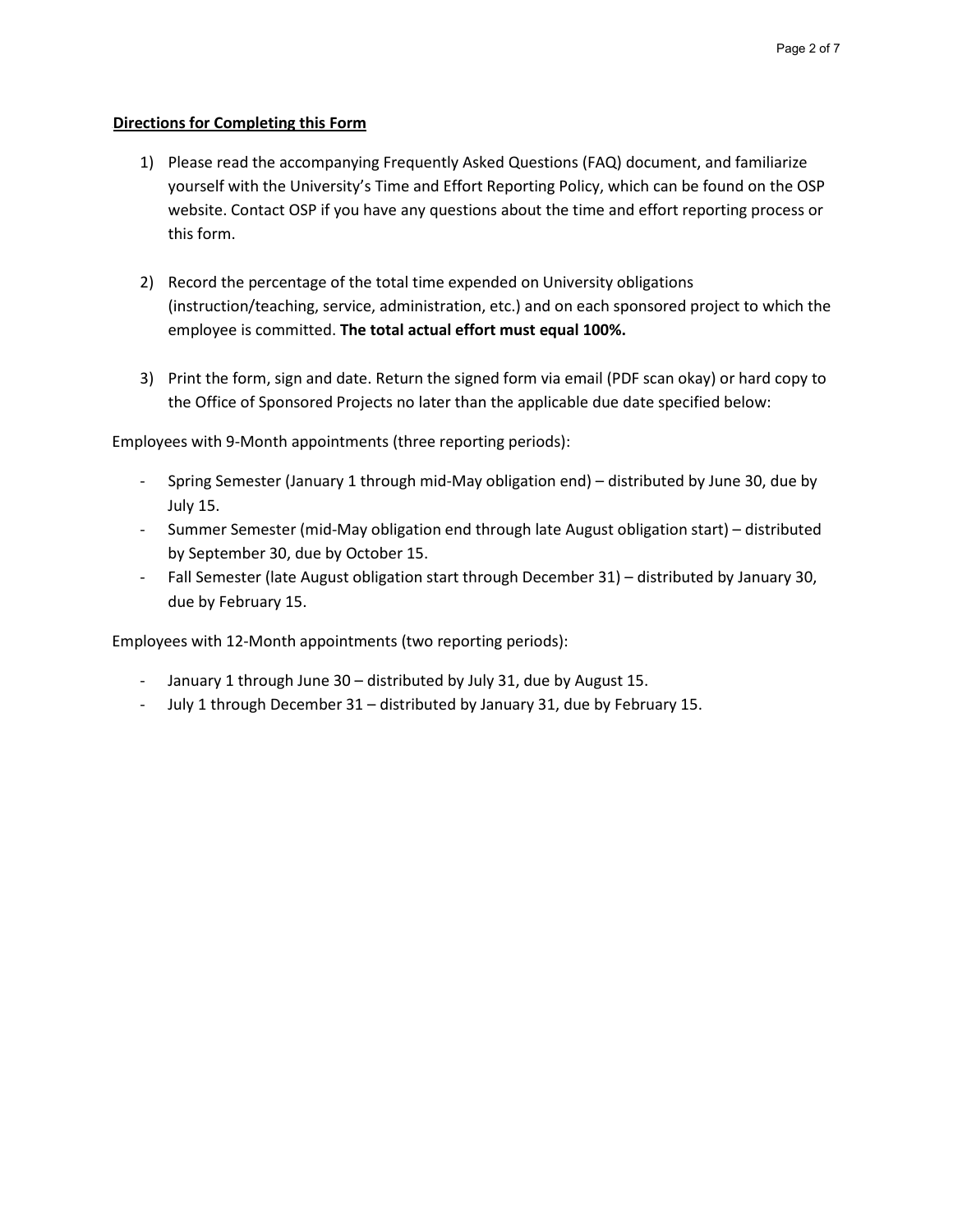#### **Alfred University**

### **Sponsored Project Time and Effort Reporting FAQs**

 These frequently asked questions (FAQs) and relevant examples are intended to be used in conjunction Administration and Time and Effort Reporting Policy, which can be found on the OSP website. with the University's Time and Effort Report sheets, as well as the Sponsored Projects Salary

### **Summary:**

- 1. What is "effort reporting?"
- 2. Who must complete time and effort reports?
- 3. I am the principal investigator on a project. Why am I being asked to certify the effort of my staff and students in addition to my own effort?
- 4. What is the definition of "effort"?
- 5. How does effort certification for graduate students work?
- 6. For purposes of effort reporting, what does "instruction" and "administration" include?
- 7. What about mentoring of students that relates to a faculty member's sponsored project?
- 8. Is the time that I devote to writing grant proposals chargeable to sponsored projects?
- 9. Where does the "committed" effort already pre-populated in the effort report come from?
- 10. How precise must my certification be?
- 11. What activities cannot be allocated to my sponsored project?
- 12. What are the "trouble spots" in effort reporting?
- 13. Relevant examples

**------------------------------------------------------------------------------------------------------------------------------------------**

# **1) What is "effort reporting"?**

 Effort reporting is a process mandated by the federal government to verify that direct labor charges to, or cost shared on, sponsored projects are accurate, timely, and reflect the actual level of work performed.

# **2) Who must complete time and effort reports?**

 any portion of salary is charged to a federal or state sponsored award, including flow-through funds, and An effort report will be generated and must be completed for any non-hourly employee whose salary or for any employees with a cost sharing commitment associated with a federal/state or flow-through award.

Principal Investigators/Project Directors must certify their own effort reports, as well as the effort reports of students and project staff charged to the grant.

 distribution will not be required to complete an effort report, as those time-sheets act as de facto effort Employees who fill out an hourly time-sheet (e.g. undergrads, temp employees) for their payroll reports.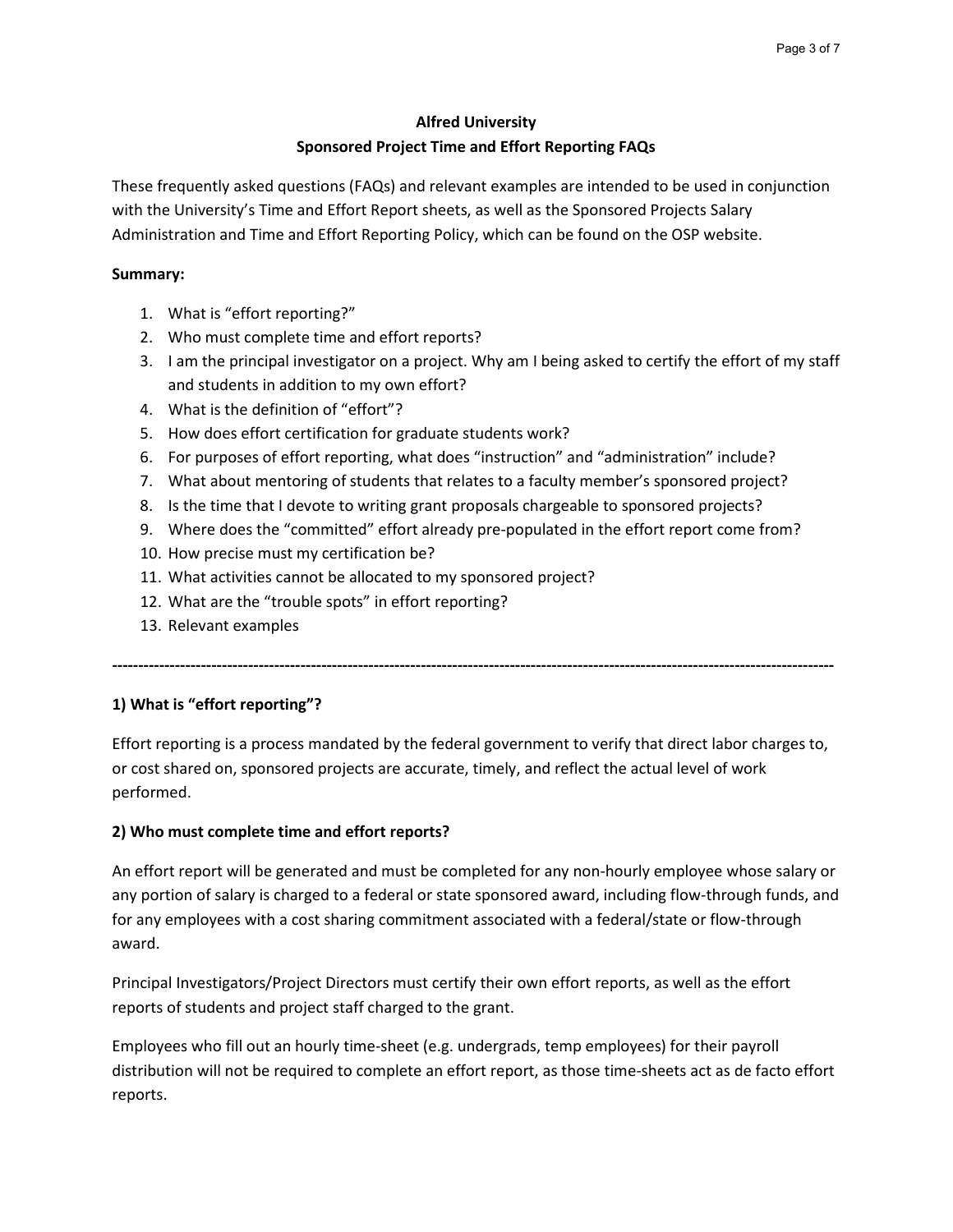# **3) I am the Principal Investigator on a project. Why am I being asked to certify the effort of my staff and students in addition to my own effort?**

 and post-docs) on sponsored projects, in nearly all instances, the PI/PD has the most knowledge of the specific projects on which they are working. OMB Circular A-21, Section J.8. requires that effort reports must be signed by "the employee, principal investigator, or responsible official(s) using suitable means of verification that the work was performed." Experience has shown that, in practice, it is only the principal investigator him/herself who possesses the necessary extent of knowledge regarding actual activity. With regard to staff (e.g., graduate students

# **4) What is the definition of "effort"?**

 salary, also known as the Institutional Base Salary (IBS). For faculty, these responsibilities routinely come with a pre-defined number of hours per week, as the number of hours an individual faculty member is willing to work per week may vary, and may exceed 40 hours per week on average. One hundred percent (100%) effort is defined as the cumulative number of hours spent to accomplish the tasks in the appointment or in the assigned job for which the individual receives an annual base include teaching/instruction, service, research, and administration. A faculty appointment does not

### **5) How does effort certification for graduate students work?**

As total effort is defined as all professional activities for which the University compensates an individual (see #4 above), and a graduate student researcher's compensation is only paid for their research activities, graduate students' effort reports are intended to only capture their effort related to sponsored research, not training or classroom activity. The sponsored research activity that they perform becomes the basis for 100% of their effort. Effort/time spent on classroom activities (i.e., studying, time spent in class, and Teaching Assistant activities) and training grant activities are not included.

#### **6) For the purposes of effort reporting, what does "instruction" and "administration" include?**

 "Instruction" includes the preparation, evaluation, and delivery of teaching and training activities of the related activities such as mentoring of students and similar activities. Effort related to instruction is University, regardless of whether offered on a credit or non-credit basis. It also includes instructionincluded in a faculty member's total effort. It excludes continuing education activities.

 departmental activities or objectives in deans/chancellors' offices, academic departments or programs Administration includes effort incurred for services that benefit common or joint university or and divisions, and organized research units. New proposal preparation is also included in administration, and therefore cannot be charged to federally sponsored projects.

### **7) What about mentoring of students that relates to a faculty member's sponsored project?**

 charged to a faculty member's sponsored agreement. Uniform Guidance states that charges to Mentoring of students related to a sponsored research project is appropriately included in effort directly sponsored agreements may include reasonable amounts for activities contributing to and intimately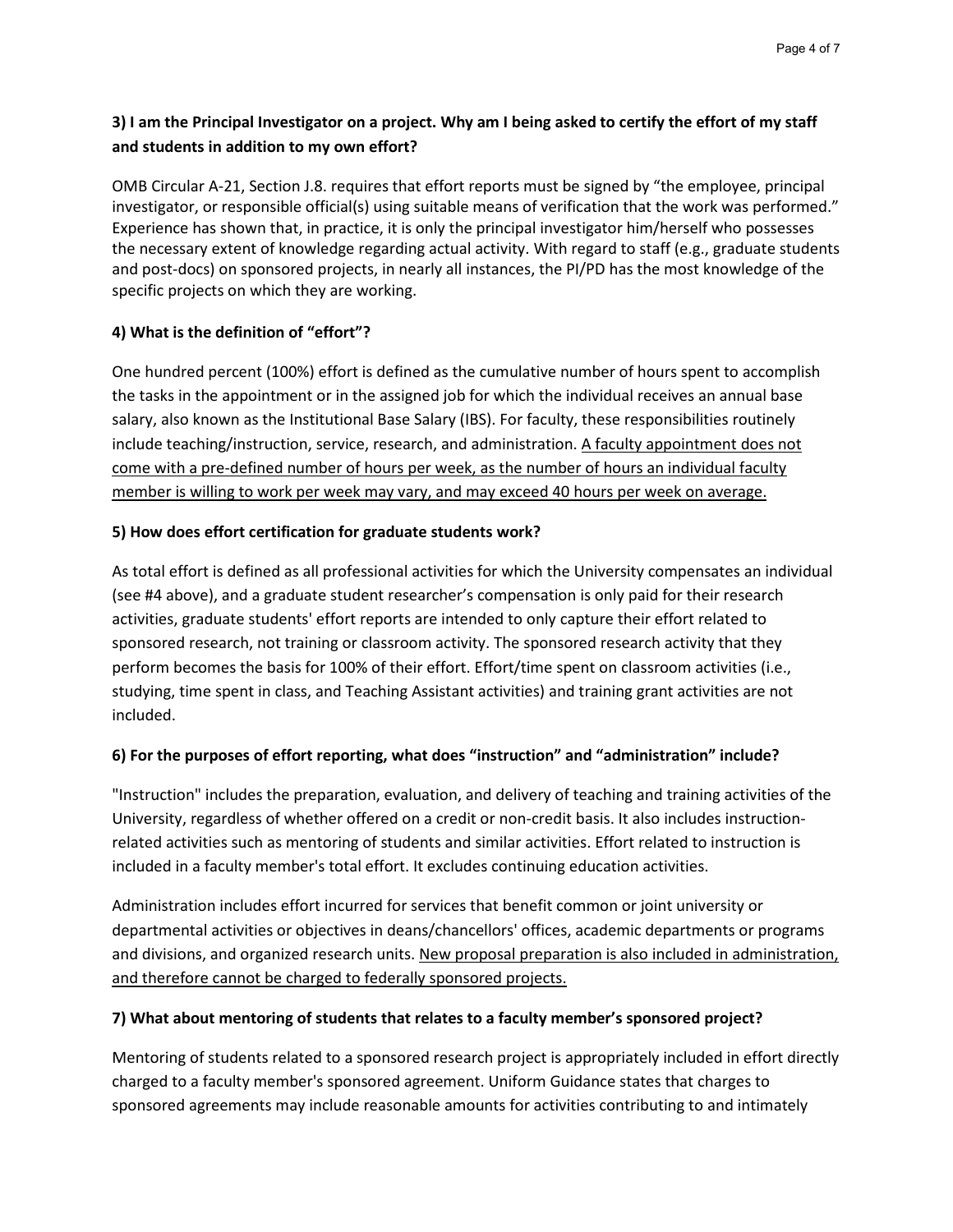related to work under the agreements, such as delivering special lectures about the ongoing activity, writing reports and articles, participating in appropriate seminars, consulting with colleagues, and attending meetings and conferences.

### **8) Is the time that I devote to writing grant proposals chargeable to sponsored projects?**

If the proposal writing relates to providing budget, technical and other materials on a continuing project (i.e., a non-competing renewal of an existing project), that time is part of the effort devoted to that project. For new proposals, if a portion of the proposal is a summary of work done on another sponsored project, that time may be charged to the other sponsored project. However, all other effort devoted to writing grant proposals for either new awards or competitive renewals of existing awards may not be charged to sponsored projects.

### **9) Where does the "% Salary per Banner" effort already pre-populated in the effort report come from?**

 by the PI/PD. The "% per Banner" and "actual" columns are a comparison between what the PI/PD planned for the employee to work, and the effort that was actually committed. If there is a deviation between budgeted and actual greater than 5%, a payroll redistribution will be completed to bring the  costs charged to the project in line with the effort that was expended. The percent effort per Banner column is pre-populated by OSP by using the university's payroll records for that time period. The payroll charged to the project is driven by proposal budget, which is prepared

### **10) How precise must my certification be?**

 taking into consideration all of the activities that you were engaged in during the course of the Federal regulations clearly acknowledge that precise determinations are not expected, and that reasonable estimates are acceptable. To quote directly from Uniform Guidance, "...it is recognized that, in an academic setting, teaching, research, service and administration are often inextricably intermingled. A precise assessment of factors that contribute to costs is not always feasible, nor is it expected. Reliance, therefore, is placed on estimates in which a degree of tolerance is appropriate." Consistent with the Federal regulations, you are obliged to use your best judgment in your certification, certification period.

### **11) What activities cannot be allocated to my sponsored project?**

The following cannot be charged to a sponsored project:

- Proposal-writing, except for non-competing continuations (progress reports); this includes:
	- o Developing necessary data to support the proposal
	- o Writing, editing, and submitting the proposal
- Administration, including service as a department chair or dean
- Instruction, office hours, counseling for students on something other than the sponsored project
- Service on an IRB, IACUC, selection committee, or other similar group
- Course or curriculum development not specific to the faculty member's sponsored project
- Writing textbook chapters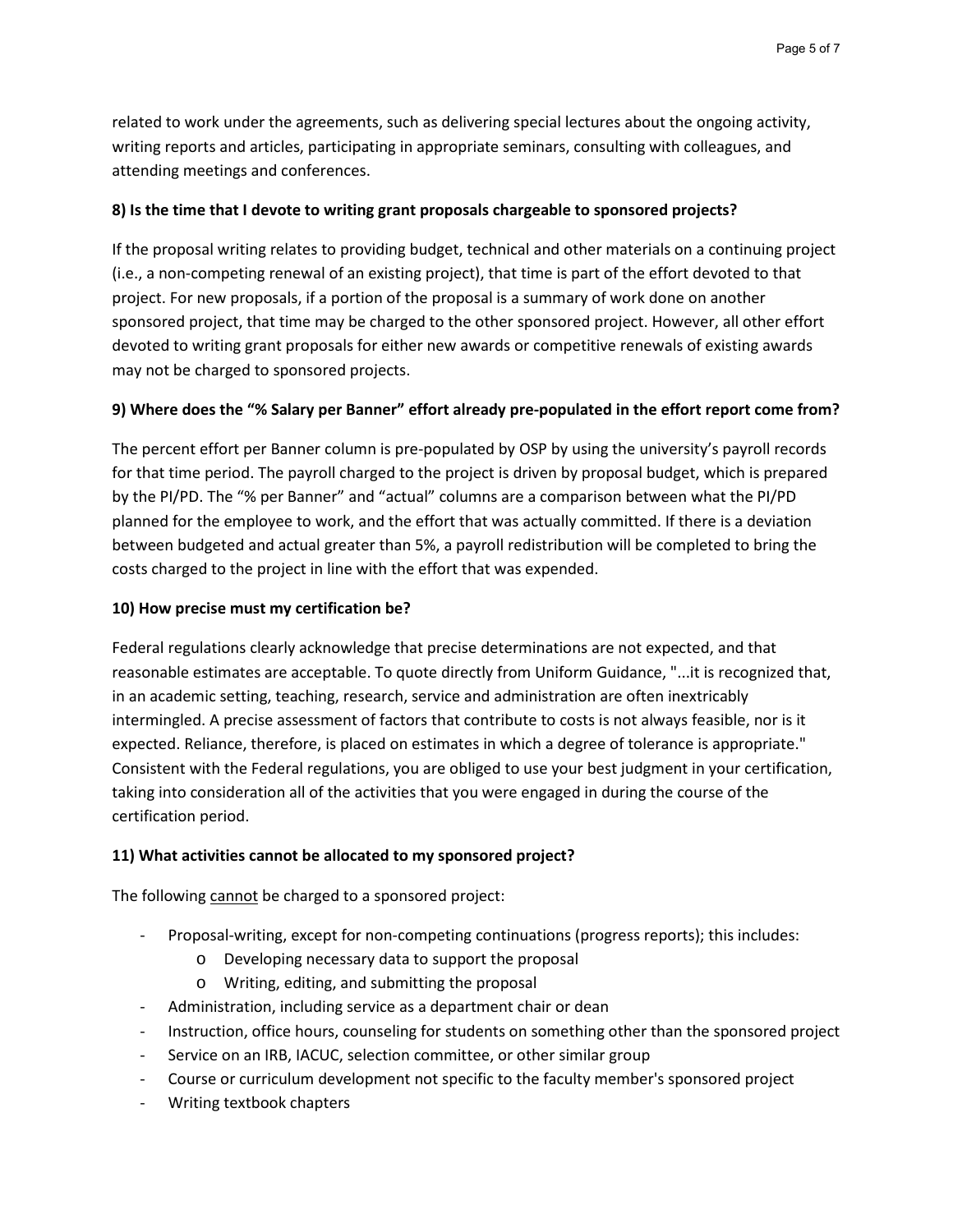- - Work that falls outside of the definition of total effort such as:
	- o Any AU "extra compensation" pay, which is typically provided for a non-recurring activity performed outside the scope of the individual's existing appointment(s).
	- o External consulting activities
	- o Service as the primary editor of a journal
	- o Peer review of manuscripts, regardless of whether compensation is received
	- o Advisory activities for sponsors, including service on an NIH study section or NSF review panel.

#### **12) What are the "trouble spots" in effort reporting?**

 auditors and inspectors generally look for. Any effort report that totals to something other than 100% effort to a sponsored research project based on having devoted 20 hours per week to the project, when the 20 hours per week actually reflects a smaller proportion of his/her overall work. There are a number of specific practices or deficiencies in an institution's effort reporting system that automatically invites detailed scrutiny. Thinking that a standard "40 hour work week" has application to effort reporting can lead to this kind of miscalculation of total effort. An employee is improperly reporting effort if, proceeding on this assumption, he/she reports an allocation of 50% of his/her total

 missing effort reports will likely raise questions. Effort reports that appear to have been signed in especially true when the "corrected" effort reports lead to an unusually large number of payroll cost transfers. Employees who need to correct effort reports should keep meticulous documentation in order to be able to explain why the correction was necessary. Finally, simply "correcting" effort reports near the end of the term of a grant or contract in order to "spend out" unused funds presents such an egregious breach in compliance that criminal charges may be made under the False Claims Act. Other "red flag" areas for auditors are completeness and timeliness of reporting. Late, unsigned, or batches can be problematic. "Corrected" effort reports may draw an auditor's attention; this is

#### **13) Relevant examples:**

- summer salary for his DoE project. This faculty member will be expected to work roughly 217 hours on the project at some point during the 13 week summer period (50 hours x 4.33 weeks), and should certify 100% effort on that project for the summer period, as that is the only A) A faculty member normally chooses to work approximately 50 hours per week during his academic year appointment for the university. This faculty member has requested one month sponsored project he is working on during that period.
- academic year appointment for the university. This faculty member currently has three (3) B) A faculty member normally chooses to work approximately 60 hours per week during his separate awards for which he will request summer salary:
	- Award A requesting 1 month summer salary will be expected by sponsor to work ~260 hours on the project at some point during the 13 week summer period (60 hours  $\times$  4.33